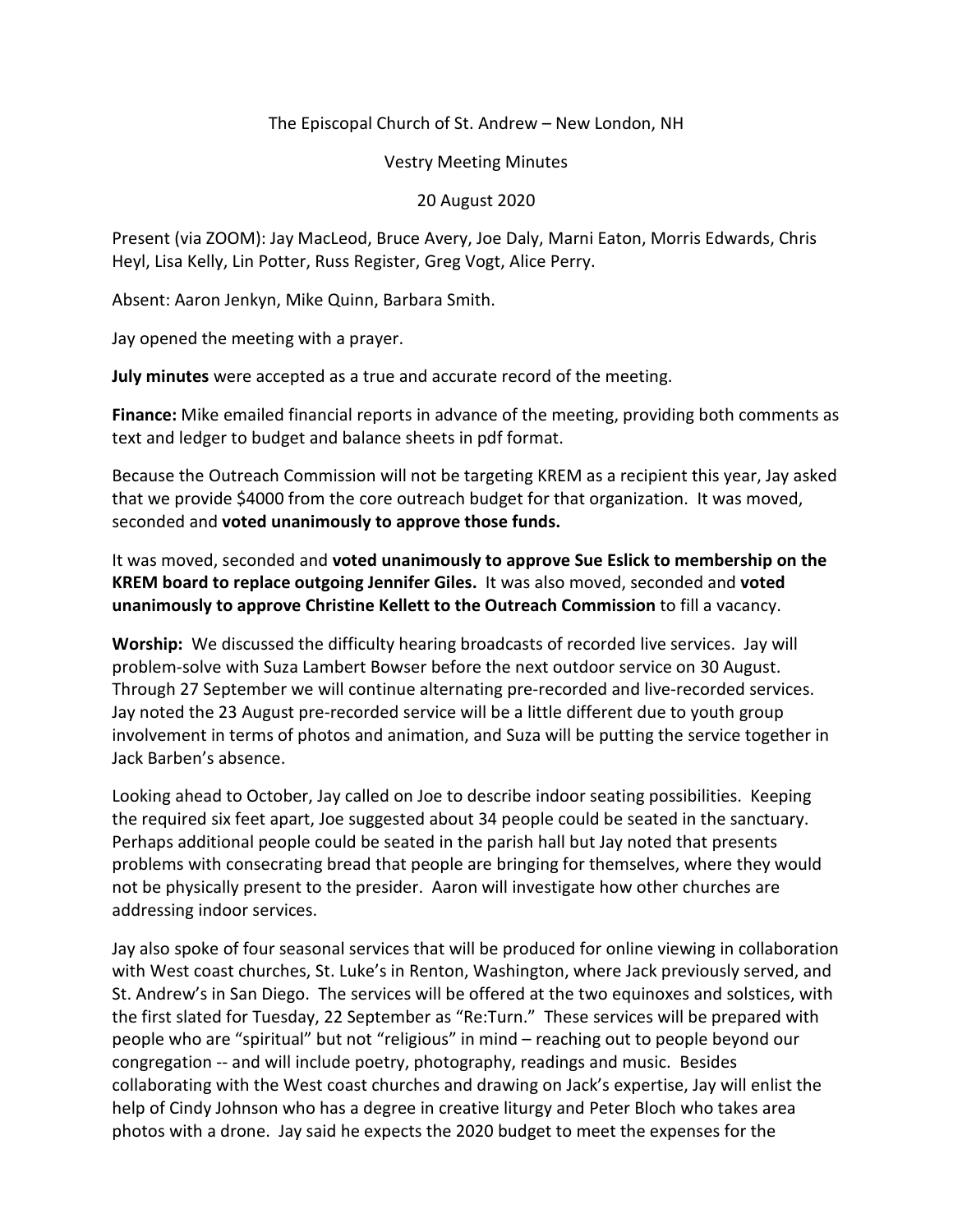different people involved but that funds are necessary for ongoing programming. Jay has provided these links for more information about these new services: https://stlukesrenton.org/seasonal-liturgies/ (general information on the seasonal liturgies)

(1) Re-Turn: A liturgy for autumn's equinox - YouTube (our own link to the September service)

Jay is also seeking information about diocesan practices for home communion and reserved sacrament during this time of pandemic.

**Building Use:** Marni presented by e-mail prior to the meeting a proposal for re-opening the thrift shop. Both Jay and other vestry members have concerns about space and social distancing. Jackie Thompson and JoAnn Lyon will be invited to the September meeting when the vestry expects to make a decision. Meanwhile it is hoped the thrift shop will continue to offer outdoor sales through September.

**Stewardship:** Bruce spoke about the need to start our 2021 stewardship campaign and offered to perform the number crunching and forecasts that he has done in the past. Jay praised our past stewardship chairs, Morris and Jeanne Edwards and before them, Rink and Nonie Reynders, but is considering an approach without such an elaborate campaign modeled on the pattern in England where the Rector could send out a letter and expect parishioners to respond appropriately with pledges. Discussion of this streamlined approach was positive.

**Buildings and Grounds:** Chris reported that Huckleberry Oil & Propane of Boscawen will begin work on 25 August for the boiler replacement project. They expect it to take 7 to 10 days.

He also reported on several completed tasks including a new sign post at the thrift shop entrance and a newly-cemented-in-place sign at Gould Road. The swing set has been refabricated and secured, and work has been done at Old Saint Andrew's where trees fell during the recent hurricane. More exterior painting is on the agenda when cooler weather arrives.

Jay asked about the bell relay that needs to be fixed. The company responsible offered to provide a costly automated system but Jay's goal is to have the manually-operated bell that signals worship to simply function properly.

**Other Business:** Greg, with Alice and Marni, spoke of the work of the new Art Committee. With two meetings on Zoom behind us, we offered thanks for Katrina Wagner's calm, quiet leadership. As members learn from one another, they also recognize the need for input from the entire parish as changes are contemplated. At the start, the committee will consider art work for bathroom walls.

Jay noted that fatigue during Zoom meetings can be reduced by eliminating one's own photo from the screen – an option by clicking on the three dots in the upper right of your photo.

Jay also announced there will be a pre-recorded memorial service for Rob Freitas to air on 30 August at 4 PM. That will be followed by a Zoom reception hosted by Karen Zurheide.